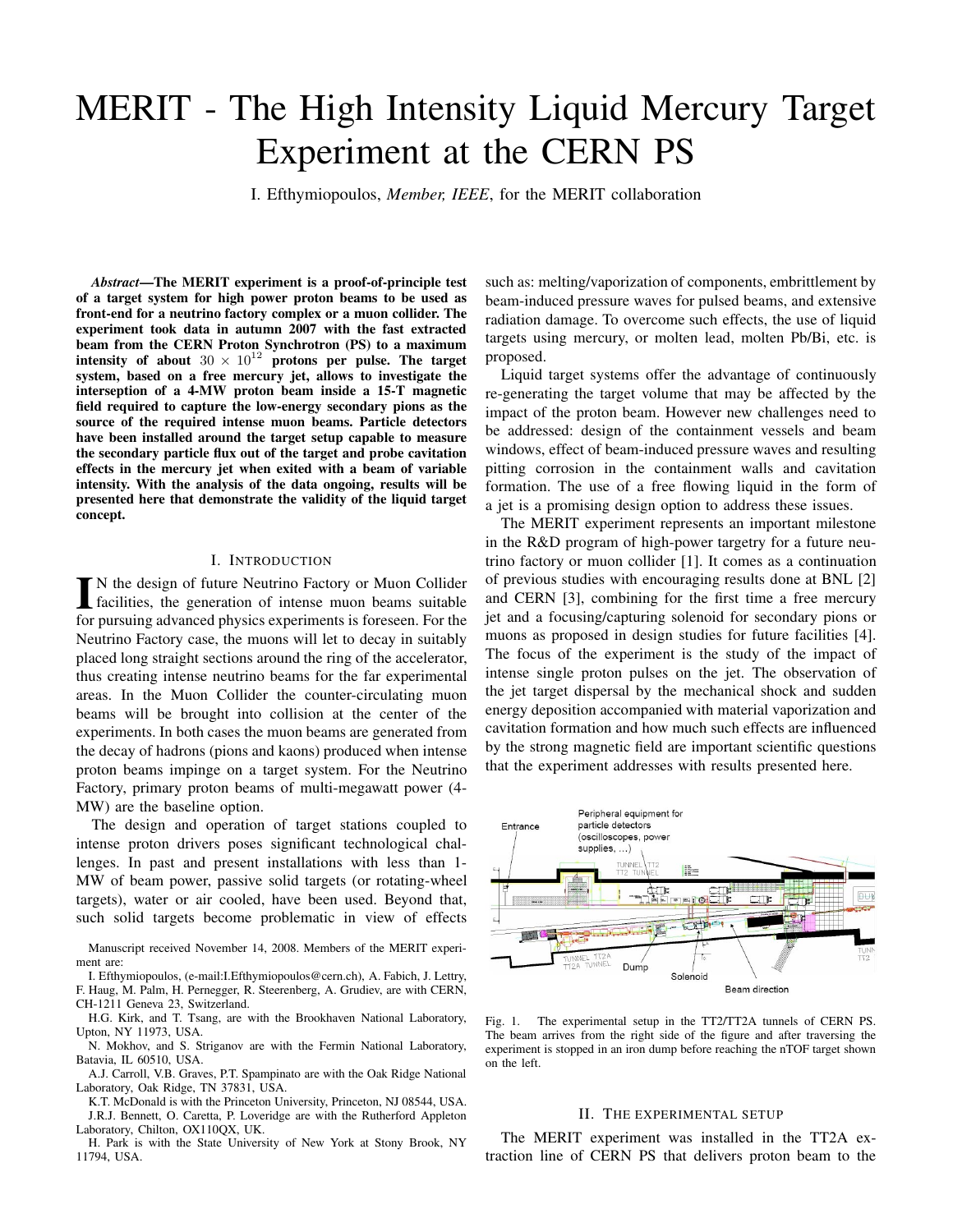nTOF facility. The beam line was specially modified to best fit the requirements of the test. The layout of the experiment is shown in Fig 1. The magnetic elements of the line allow for the transport of proton beams with energies up to 24 GeV. In addition, the PS is capable of multiple-turn extractions for beams up to 14 GeV. Due to the radiation environment constraints, a total limit of  $3 \times 10^{15}$  protons on target to the experiment was imposed, corresponding to about 100 beam shots at the maximum intensity of  $30 \times 10^{12}$  protons per pulse, the PS machine can deliver. Part of the physics program was done at 14 GeV and part at 24 GeV, profiting also from the variable beam time structure the PS machine could offer.



Fig. 2. Schematic view of the experimental apparatus. The mercury delivery system with its sump and syringe pump is shown on the left. On the right is the solenoid with the special primary titanium container inserted from the downstream part.

In Fig. 2 a cut-away view of the experimental apparatus is shown. The experiment comprises of two major components: the 1-m long 15-cm bore diameter solenoid capable of delivering a 15-T field [5], and the mercury loop system that generates a 1-cm diameter free mercury jet moving with velocities up to 20 m/s [6]. The mercury delivery system, due to the particular safety hazards, was designed with a double containment: a primary volume that is in touch with the mercury, and a secondary that acts as retention volume in case of leak, also equipped with special filters to block the mercury vapors escaping in the tunnel. The whole system is tilted by 67 mrad to the horizontal plane, as will be in a final configuration for a Neutrino Factory in order to improve the yield of soft pions. Due to the lack of adequate installation at CERN to handle the mercury, the system was designed such that it could be inserted inside the solenoid bore without opening the primary containment.



Fig. 3. View of the primary container inside the solenoid bore. The mercury jet (blue line) is generated at the upstream end of the primary container on top of the nominal beam trajectory (red line). The four circular viewports along the axis are for the optical diagnostics system that allows viewing the mercury/jet interactions. The interaction center is at the middle of the solenoid, centered on the second viewport. The first three ports are set 15 cm apart while the last one is 45 cm downstream the interaction center.

In Fig. 3 a view of the primary container is shown. The

free jet is generated upstream and intercepts the beam axis at the center of the solenoid at an angle close to 50 mrad. Due to the constraint of not opening the primary container at CERN, a 180-deg turn was introduced in the piping of the mercury which adds to the complexity of the system and is likely to affect the quality of the jet. For the nominal mercury jet diameter, the beam interaction region is about 30 cm and varies with the jet speed and shape which is also affected by the magnetic field.

To observe the mercury jet/beam interaction, special optical diagnostics with high-speed cameras were developed [7]. The system using fast response cameras is capable of taking photos at four locations along the mercury jet inside the solenoid bore. Detectors placed at six locations around the target assembly and behind the thick beam attenuator allowed measuring the flux of the secondary charged particles produced. At each location a detector assembly consisting of an Aluminum Cathode Electron Multiplier (ACEM) detector and a Polycrystaline Chemical Vapour Deposition diamond (pCVD) detector were mounted, as shown in Fig. 4.



Fig. 4. Left: photo showing one detector assembly: the ACEM detector is located at the top with the pCVD diamond box at the bottom. Right: the board housing the pCVD diamond detector (center) and a pin diode (top left).

The pCVD diamond detectors are of a similar type as those used as beam loss monitors around the interaction regions of the LHC. They are known to be radiation hard and capable of measuring high particle fluxes such as those expected close to the MERIT target [8]. The expected particle flux (charged hadrons) per square centimeter around the experimental setup at the locations of the detector assemblies is shown in Fig 5. For the maximum beam intensity it corresponds to about <sup>10</sup><sup>8</sup> MIP per detector (active area <sup>0</sup>*.*75 mm*×*0*.*75 mm, <sup>0</sup>*.*5 mm thickness) generating a huge instantaneous current of several amps. A large discharge capacitor of 100 nF was added in the readout circuit to maintain the bias voltage at the detector and allow to extract the signal at all cases. The detectors were read-out using digital oscilloscopes.

The ACEM detectors are extensively used as beam loss monitors in the CERN accelerator complex and are also tested to high fluxes [9] similar to those expected at MERIT.

## III. EXPERIMENTAL RESULTS

For the needs of the experiment the last part of the TT2A beam line that normally delivers beam to the nTOF target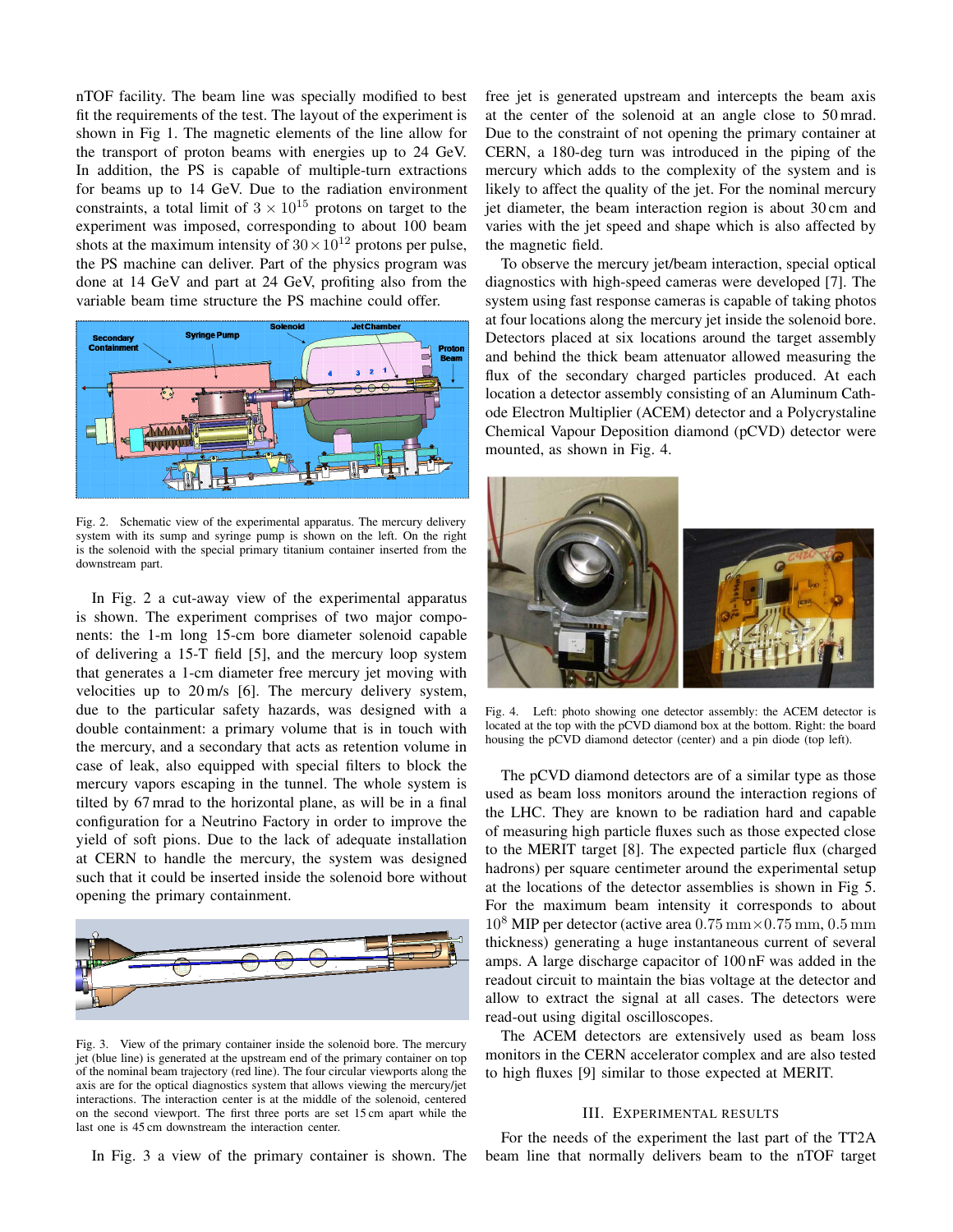

Fig. 5. MARS simulation showing the charged hadron flux per square centimeter for an incident proton beam of 24 GeV with  $30 \times 10^{12}$  protons on the MERIT target and with the solenoid field at 15 T. The location of the particle detectors around the experimental setup is shown.

facility was modified with the magnetic elements reconfigured such to provide a small beam spot at the MERIT target. Beam optics calculations predict beam spot sizes on the target to be of the order of 10*.*3 mm<sup>2</sup> and 5*.*7 mm<sup>2</sup> for the 14 GeV and 24 GeV beams respectively. The resulting energy deposition on the target can reach 170 J/g matching the value in future neutrino beam facilities validating the observations at the experiment for future use. The maximum extracted intensity of  $30 \times 10^{12}$  protons at 24 GeV/c to the MERIT expriment corresponds to a new record for the PS machine.



Fig. 6. A 1-cm diameter, 15-m/s Hg jet at 0, 75, 175, and 375 *µ*s after interaction with  $10 \times 10^{12}$  24-GeV protons in a 10-T solenoid field.

The MERIT experiment is a single pulse experiment, with the PS beam extracted upon request at variable intensity and timing structure. For most of the pulses the PS machine was configured to harmonic 16, i.e. filled with up to 16 bunches spaced at 131 ns while other configurations of harmonic 8 were used as well. The proton beam intensity was varied from 0.25 to  $30\times10^{12}$  protons per pulse. The field of the solenoid magnet was varied from 0 to 15 T. The mercury jet was typically injected with velocities of 15 and 20 m/s. The images of the interaction of a 15-m/s jet with a 24-GeV,  $10 \times 10^{12}$  proton beam in a 10-T solenoid field are shown in Fig. 6. These images were taken with a 25-*µ*s frame rate and an exposure time of 150 ns.



Fig. 7. The observed disruption length of the Hg jet for various beam intensities and solenoid field strengths for an incoming proton beam energy of 24 GeV.

Complete dispersal of the Hg jet resulting from the impact of the proton beam is observed at the 3rd view port located 15cm downstream of the center of the solenoid. After the beam/jet impact, the full extent of the jet breakup can be observed as the jet streams past the view port. Fig. 7 shows the observed lengths of disruption of the Hg jet along its axis from the proton beam at 24 GeV. A dependency of the jet breakup on the proton beam intensity and magnetic field was observed. The high magnetic field contributes to the reduction of the jet dispersal at high beam intensities as well as increasing the threshold for disruption at lower intensities. The observed dispersal length of about 30 cm correspond to roughly 2 interaction lengths for mercury (one interaction length in mercury is 14 cm) which is also compatible with the optimal beam/jet overlap length predicted from particle production simulations for future facilities under study. For a jet moving with 20 m/s, replacing 30 cm requires 14 ms thus allowing for operations with a repetition rate of up to 70 Hz. A key experimental result is the finding that, for the extreme case of an incoming proton beam of  $30 \times 10^{12}$  and a solenoid field of 15 T, the extent of the Hg jet breakup is confined to less than 20 cm, thus preserving the 70 Hz beam rep-rate option. For this 24-GeV,  $30 \times 10^{12}$ beam, the total energy content of the beam is 115 kJ, which coupled with a 70 Hz beam rep-rate, would correspond to a total beam power of 8 MW. Additional results from the analysis of the optical diagnostics system can be found in [10].

Fig. 8 shows the linearity of the pCVD diamond detectors signal with increased beam intensity in the target for different settings of the solenoid magnet. The detectors were connected to a fast sampling digital oscilloscopes synchronized with the beam timing. Both detectors types are quite fast and able to distinguish the signal from the individual beam bunches separated by 131 ns. According to simulations for the detectors the charged particle flux can reach up to  $5 \times 10^7$ particles/cm<sup>2</sup>/bunch which creates a current of  $1.6$ A in the 0*.*75 mm*×*0*.*75 mm diamond detectors. The integrated charge